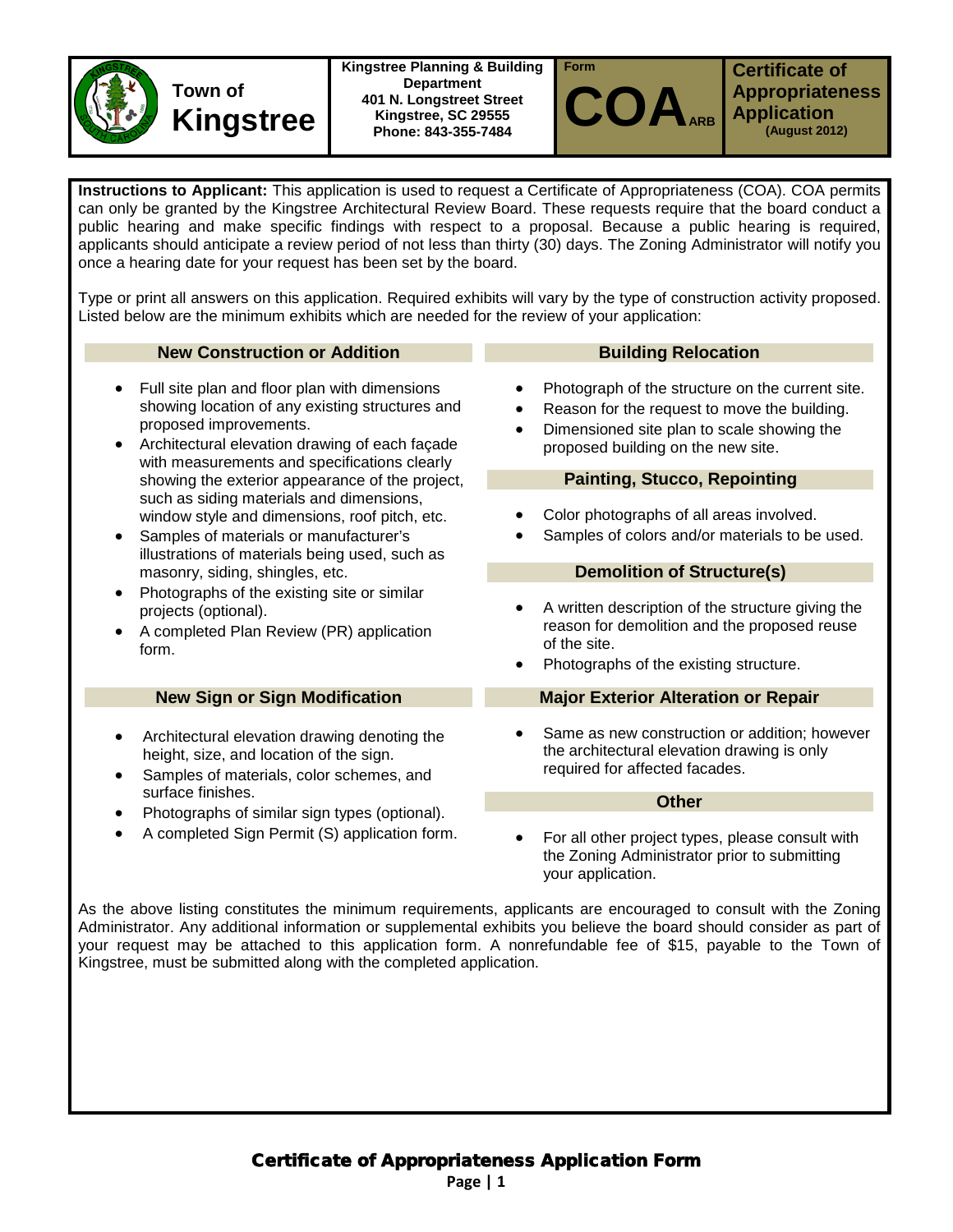





| <b>Block A: Applicant Information</b> |                                                                                                                             |                                             |                   |                       |
|---------------------------------------|-----------------------------------------------------------------------------------------------------------------------------|---------------------------------------------|-------------------|-----------------------|
| A <sub>1</sub>                        | <b>Property Owner(s):</b>                                                                                                   | <b>Last Name</b>                            | <b>First Name</b> | <b>Middle Initial</b> |
|                                       |                                                                                                                             |                                             |                   |                       |
|                                       |                                                                                                                             |                                             |                   |                       |
|                                       |                                                                                                                             |                                             |                   |                       |
|                                       |                                                                                                                             |                                             |                   |                       |
|                                       |                                                                                                                             | Business or corporate name (if applicable): |                   |                       |
| A2                                    | Primary person or agent to                                                                                                  | <b>Last Name</b>                            | <b>First Name</b> | <b>Middle Initial</b> |
|                                       | be contacted concerning<br>this application:                                                                                |                                             |                   |                       |
| A3                                    | <b>Primary contact or agent</b><br>information:                                                                             | <b>Mailing address</b>                      |                   |                       |
|                                       |                                                                                                                             | <b>Telephone number</b>                     |                   |                       |
|                                       |                                                                                                                             | Fax number                                  |                   |                       |
|                                       |                                                                                                                             | <b>Email address</b>                        |                   |                       |
| $\overline{A4}$                       | Is there any other person<br>that we may contact if we<br>have questions? If yes,<br>please include contact<br>information: |                                             |                   |                       |
|                                       |                                                                                                                             | <b>Block B: Property Information</b>        |                   |                       |
| <b>B1</b>                             | Property address and tax<br>map number:                                                                                     |                                             |                   |                       |
| <b>B2</b>                             | <b>Name of existing business</b><br>occupant (if applicable):                                                               |                                             |                   |                       |
| $\overline{B3}$                       | <b>Describe the existing</b><br>property (building size, use,<br>condition, etc):                                           |                                             |                   |                       |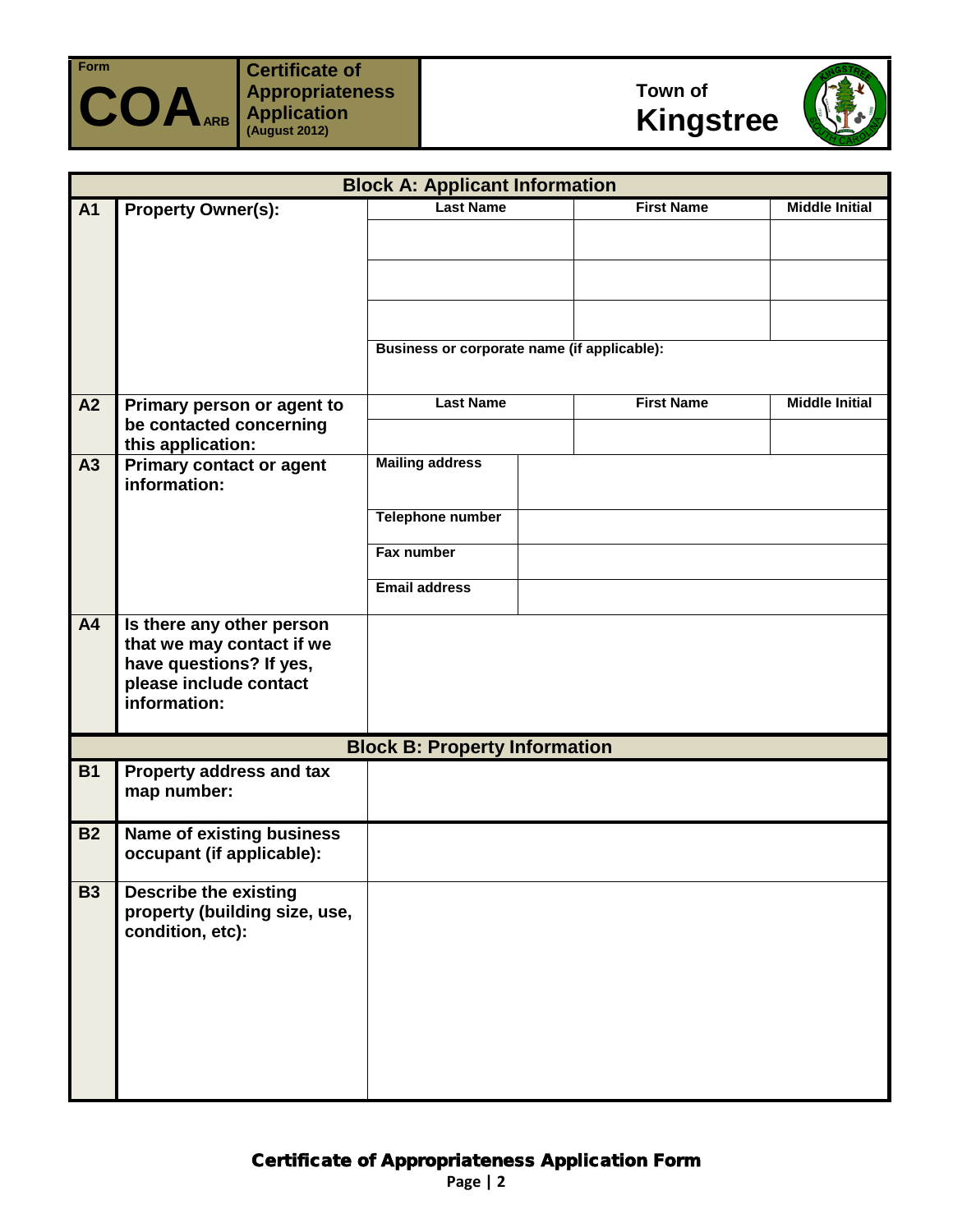



|                | <b>Block C: Proposed Improvement</b> |                                  |                                                      |       |
|----------------|--------------------------------------|----------------------------------|------------------------------------------------------|-------|
| C <sub>1</sub> | Type of request:                     |                                  |                                                      |       |
|                |                                      |                                  | Demolition ______ New Construction ______ Alteration |       |
|                |                                      |                                  | ___ Sign    ____ Repair                              | Other |
|                |                                      |                                  |                                                      |       |
|                |                                      |                                  |                                                      |       |
| C <sub>2</sub> | <b>Project architect:</b>            | Name:<br>Firm:                   |                                                      |       |
|                |                                      | <b>Mailing address:</b>          |                                                      |       |
|                |                                      |                                  |                                                      |       |
|                |                                      |                                  |                                                      |       |
|                |                                      | <b>Telephone number:</b>         |                                                      |       |
| C <sub>3</sub> | Project contractor:                  | Name:                            |                                                      |       |
|                |                                      | Firm:<br><b>Mailing address:</b> |                                                      |       |
|                |                                      |                                  |                                                      |       |
|                |                                      |                                  |                                                      |       |
|                |                                      | Telephone number:                |                                                      |       |
| C <sub>4</sub> | <b>Detailed description of</b>       |                                  |                                                      |       |
|                | proposed activity (attach            |                                  |                                                      |       |
|                | additional sheet if needed):         |                                  |                                                      |       |
|                |                                      |                                  |                                                      |       |
|                |                                      |                                  |                                                      |       |
|                |                                      |                                  |                                                      |       |
|                |                                      |                                  |                                                      |       |
|                |                                      |                                  |                                                      |       |
|                |                                      |                                  |                                                      |       |
|                |                                      |                                  |                                                      |       |
|                |                                      |                                  |                                                      |       |
|                |                                      |                                  |                                                      |       |
|                |                                      |                                  |                                                      |       |
|                |                                      |                                  |                                                      |       |
| C <sub>5</sub> | Are there any special factors        |                                  |                                                      |       |
|                | or conditions that the board         |                                  |                                                      |       |
|                | should consider in the               |                                  |                                                      |       |
|                | review of your request? If           |                                  |                                                      |       |
|                | yes, please describe:                |                                  |                                                      |       |
|                |                                      |                                  |                                                      |       |
|                |                                      |                                  |                                                      |       |
|                |                                      |                                  |                                                      |       |
|                |                                      |                                  |                                                      |       |
|                |                                      |                                  |                                                      |       |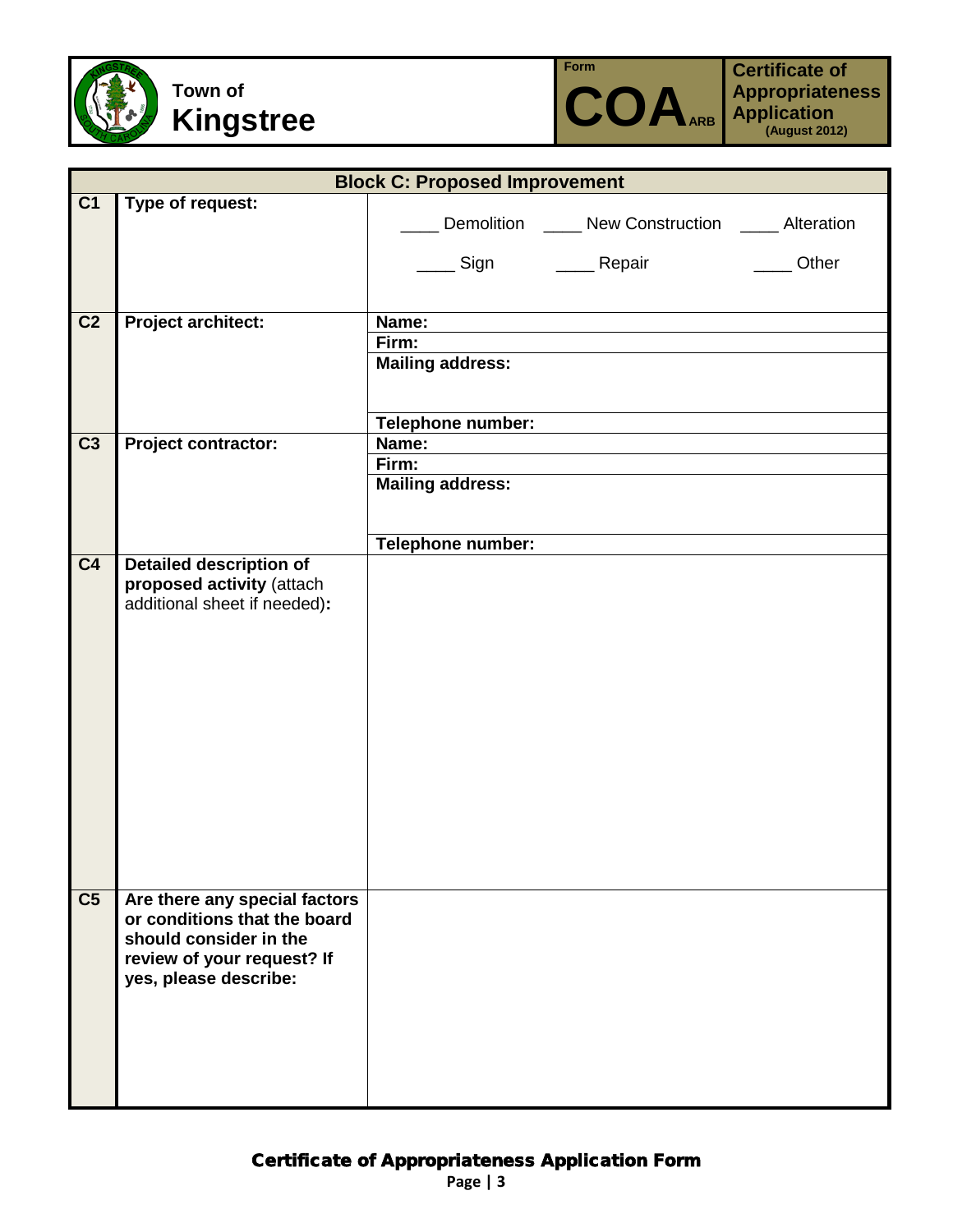





## **Block D: Certification of Names and Addresses of Adjoining Property Owners**

The applicant is required to furnish a listing of all adjoining property owners to the subject property. Adjoining property includes properties which share a common boundary or touch your property and properties immediately across the street. A listing of adjoining property owners can be obtained from the Williamsburg County Tax Assessor's Office.

| <b>Adjoining Property Owner</b><br>(Print Name) | <b>Tax Map Number</b> | <b>Mailing Address</b> |
|-------------------------------------------------|-----------------------|------------------------|
| $\overline{1}$ .                                |                       |                        |
| $\overline{2}$ .                                |                       |                        |
| $\overline{3}$ .                                |                       |                        |
| $\overline{4}$ .                                |                       |                        |
| $\overline{5}$ .                                |                       |                        |
| $\overline{6}$ .                                |                       |                        |
| $\overline{7}$ .                                |                       |                        |
|                                                 |                       |                        |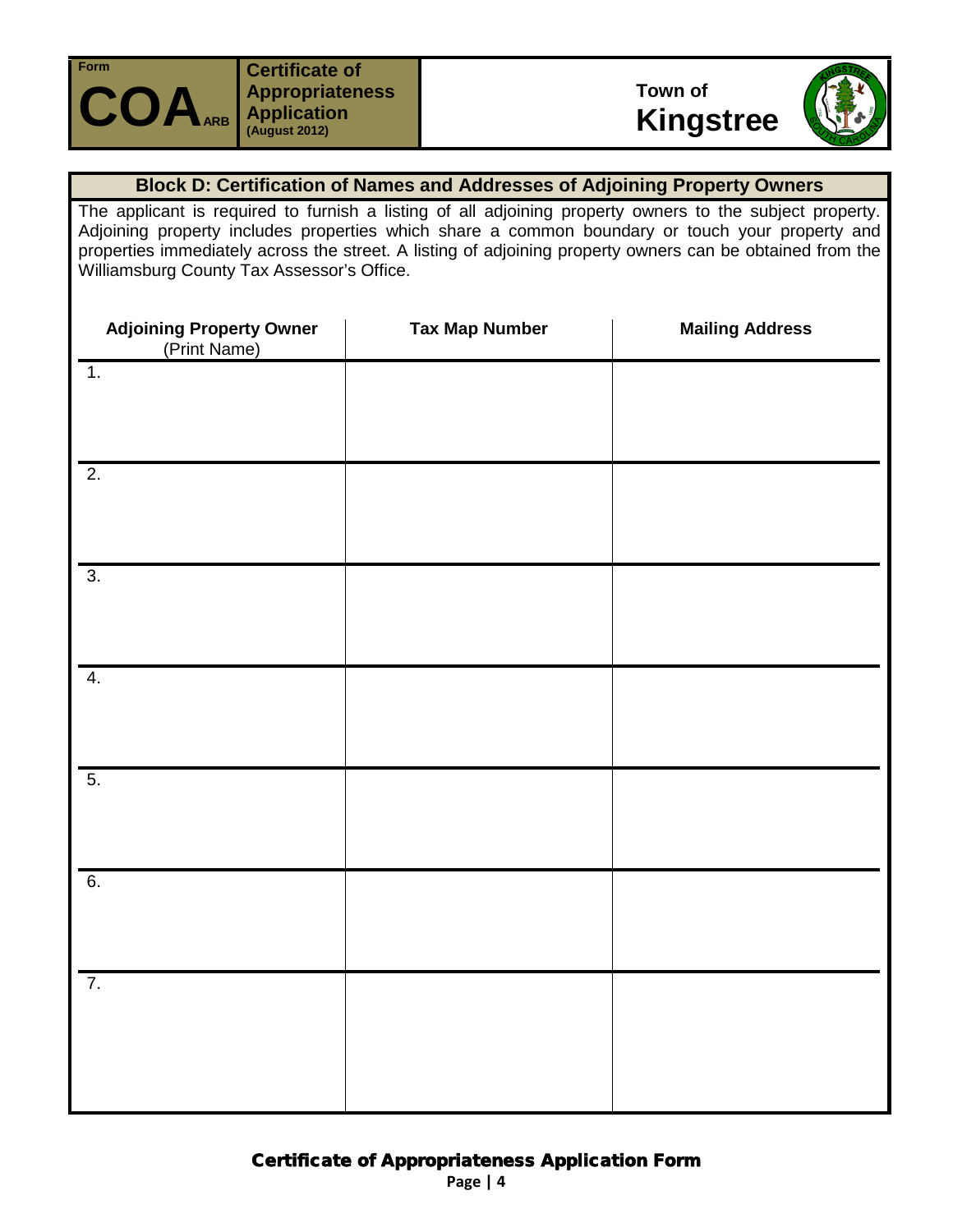



## **Block E: Certification of Property Owner and Authorized Agent**

I hereby certify that I am the owner of the property subject to this application or have received the owner's written authorization to act as his/her agent regarding this matter. I certify that the information I have provided herein is true and correct to the best of my knowledge. I agree to comply with all applicable town ordinances and state laws related to my development. I understand that the review of this request may require entry onto my property. I give my consent to the zoning administrator or designated representative(s) of the town to enter land(s) and improvement(s) covered by this application to verify the accuracy of the information provided herein and to certify my compliance or noncompliance with applicable codes. I understand and agree that falsifying any information herein may result in the nullification of this request and/or other appropriate legal remedies.

| <b>Owner's Name (Print)</b>          | <b>Owner's Signature</b> | <b>Date</b> |
|--------------------------------------|--------------------------|-------------|
| $\mathbf 1$ .                        |                          |             |
|                                      |                          |             |
|                                      |                          |             |
| 2.                                   |                          |             |
|                                      |                          |             |
|                                      |                          |             |
| <b>Authorized Agent (Print Name)</b> | <b>Agent's Signature</b> | <b>Date</b> |
| 1.                                   |                          |             |
|                                      |                          |             |
|                                      |                          |             |
| 2.                                   |                          |             |
|                                      |                          |             |
|                                      |                          |             |

**Note:** The property owner(s), and when applicable, the authorized agent(s) must sign the application form. Agents must attach a signed statement from the property owner(s) authorizing them to make representations and take other actions related to this application.